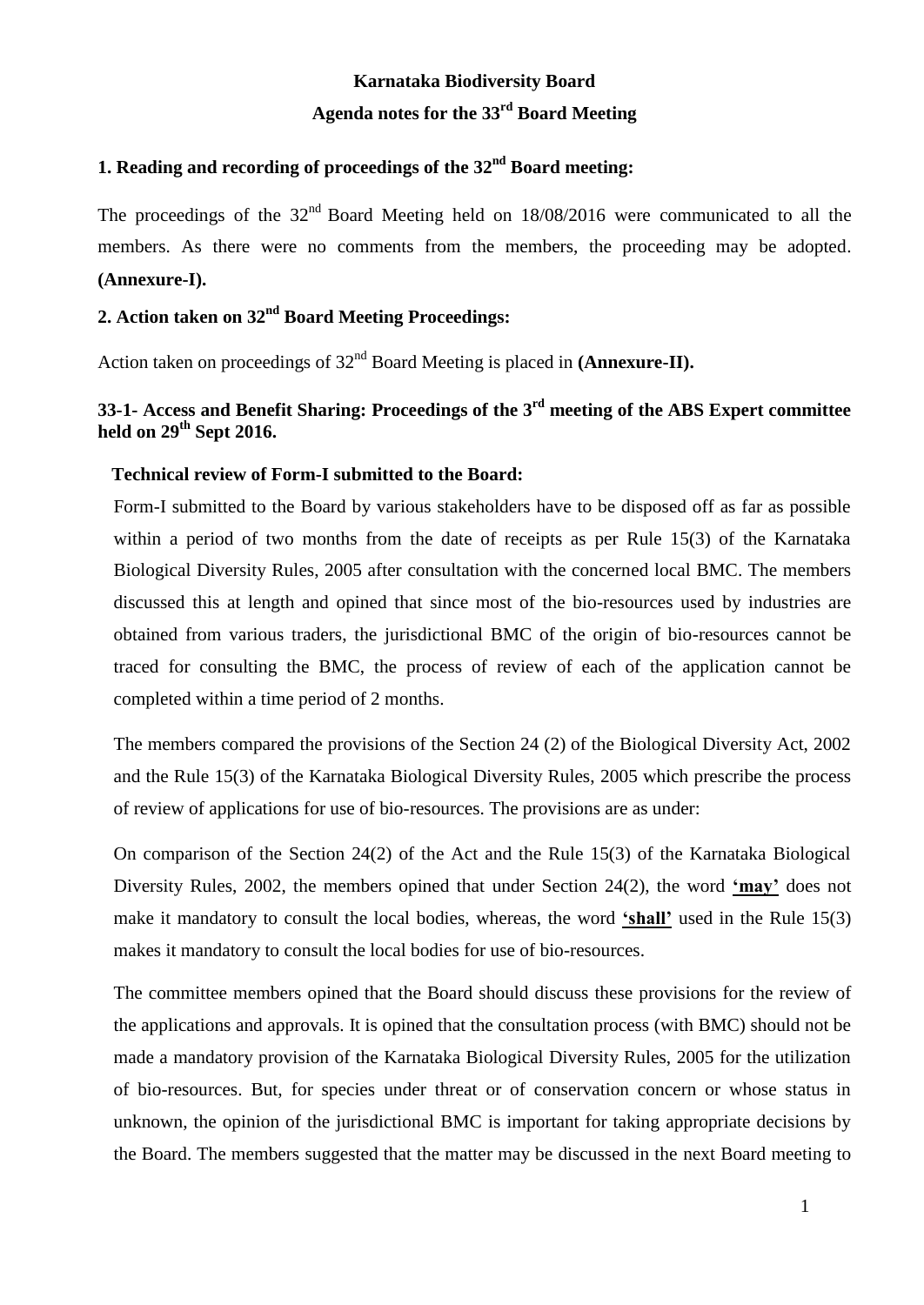bring appropriate amendment to Rule 15(3) to read *"The Board may, after consultation with the concerned local Biodiversity Management Committee and on collection of such additional information from the applicant and other resources, as it may deem necessary, dispose of the application, as far as possible, within a period of six months from the date of receipts."* and approach the State Government to bring in suitable amendments to the Rule 15(3). **(ANNEXURE –III)**

### **33-2 The amendment to the Karnataka Biological Diversity Rules, 2005:**

The amendments to the Karnataka Biological Diversity Rules, 2005 as resolved during the  $25<sup>th</sup>$ meeting of the Board held on 12 November 2014 has been notified by the State Government vide letter no FEE 106 ENV 2014 dated 29/08/2016 **(ANNEXURE- IV)**

The amendments to the Rule 15(2) state that 'Every application under sub-rule (i) shall be accompanied by a fee of one thousand rupees **for commercial utilization** in the form of cheque or demand draft drawn in favour of the Board, four fifth of which shall be refunded to the applicant in case of rejection of the application'.

Further, Rule 15(1) states that any person intending to obtain any biological resources and associated knowledge for **research or for commercial utilization** shall give prior intimation to the Board in Form-I.

With the above referred amendment to the Rule 15(2), the matter of payment of the Form-I fee (Rs.1000) by applicants for research purpose was sent to the Government for clarification vide letter dated 30/11/2016.

The matter is placed before the Board for deliberation.

#### **33-3 Technical review of Form-I submitted to the Board:**

Since most of the bio-resources used by industries are from sourced from various traders, the jurisdictional BMC of the origin of bio-resources cannot be traced. In such cases:

- 1. Should the Board seek consent of the jurisdictional BMC of the area where the trader is located?
- 2. Can this be used as consent or otherwise to execute the agreement document?
- 3. In the absence of a response from the BMC, steps to be taken by the Board for in terms of technical review of the application and the execution of agreement with the stakeholder
- 4. How to ensure sustainable utilization when quantum of bio-resource trade in the State is unknown?
- **5. Basis for approval of Form-I and the execution of agreement document (which governs the access to bio-resources by the applicant as per Rule 15(5) of the Karnataka Biological**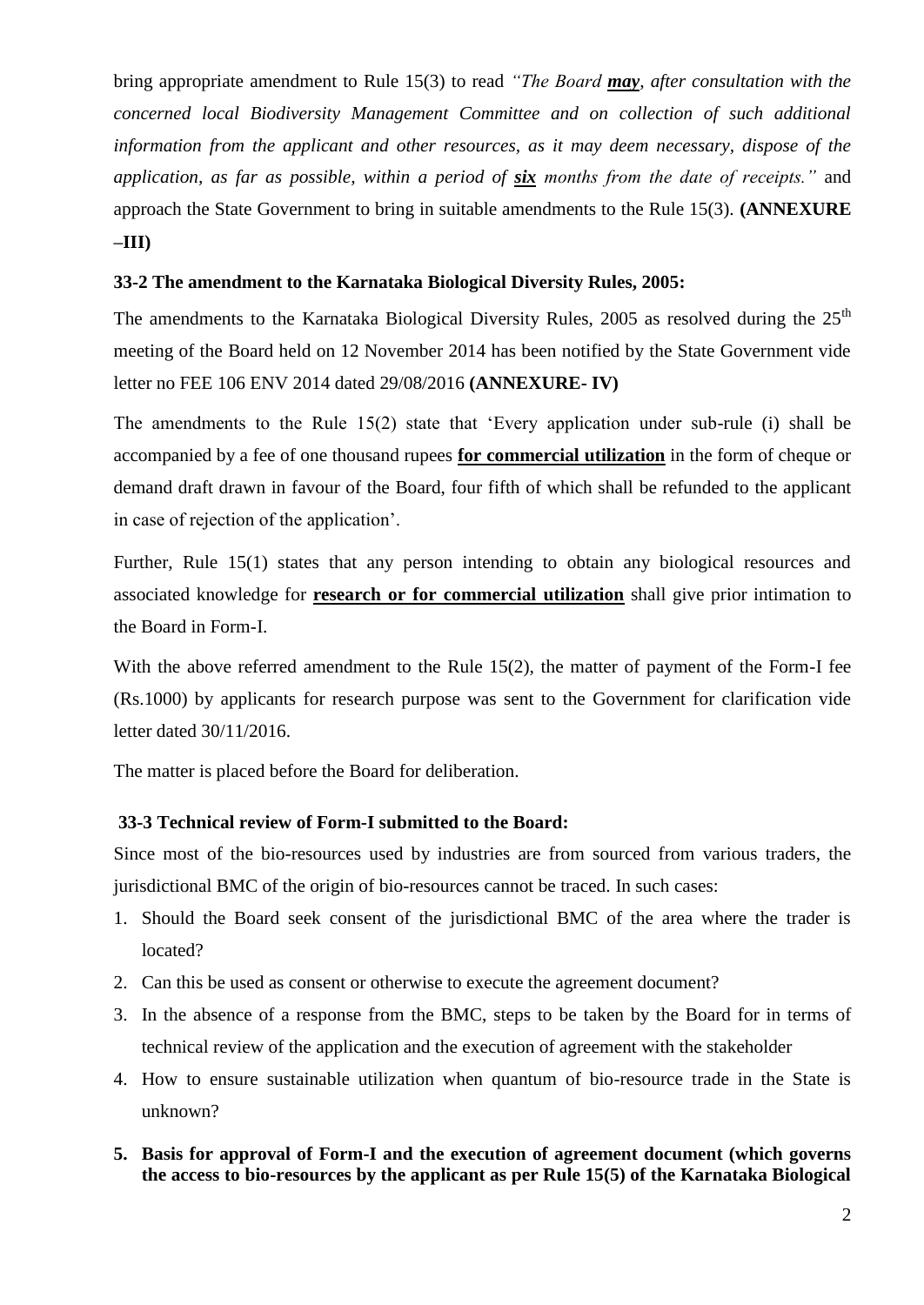## **Diversity Rules, 2005) in the absence of information on the status and sustainability of biological resources**

The same is placed before the Board for deliberation and suitable decision.

#### **33-4 Dispersal of ABS amount collected by the Board:**

The Board in its  $30<sup>th</sup>$  meeting held on  $8<sup>th</sup>$  December 2015 had resolved to disburse the amount of ABS collected among three or four biodiversity rich taluks of the State since the exact location of origin of the bio-resources are unknown. To identify bio-diversity rich taluks of the State, letters were addressed to the Forest Department and also the Karnataka State Medicinal Plants Authority for support (vide letter dated 18/2/2016 and 29/02/2016)

A reminder was also sent to the APCCF (FRM) requesting for data on the NTFP auction sales carried out by the Department for enabling the Board to take decision in this matter(vide letter dated 15/03/2016 and 02/11/2016) (**ANNEXURE –V).**

Since there is no concrete methodology for the identification of only 4 biodiversity rich taluks in the State, the matter is put up for the Board for deliberation and guidance.

#### **33-5 Upfront payment of ABS for High Economic value bio-resources:**

As per the Regulation 3(3) of the ABS Regulations, 2014, in cases of biological resources having high economic value such as sandalwood, red sanders etc and their derivatives, the benefit sharing may include an upfront payment of not less than 5% on the proceeds of the auction or the sale amount to be deposited to the designated fund. The same was communicated to the Forest Department to collect upfront ABS payments of 5% from the purchaser of sandalwood etc and deposit the same to the State Biodiversity Fund (vide letter no.ADM/A01/28 BM/ dated 25/06/2015 and 11/08/2015). The matter was referred to the State Government by the Forest Department for necessary inclusion in the Forest Code, 1976 (vide letter dated 10/03/2016). The Board had opined that the inclusion to the Forest Code was not necessary for the collection of upfront payment of ABS, since, it is similar to the collection of various other taxes collected by the Forest Department. Another letter was addressed to the PCCF (HoFF) to look into the matter (vide letter dated 27/05/2106). But, there has been no further response from the Forest Department or the State Government in this regard. Another reminder regarding this matter was sent to the PCCF (HoFF) vide letter dated 25/11/2016 alongwith a **proforma (ANNEXURE-VI)** for the collection of the ABS. The same was also sent to the Secretary, FEE, for necessary guidelines to be issued to the Forest Department for the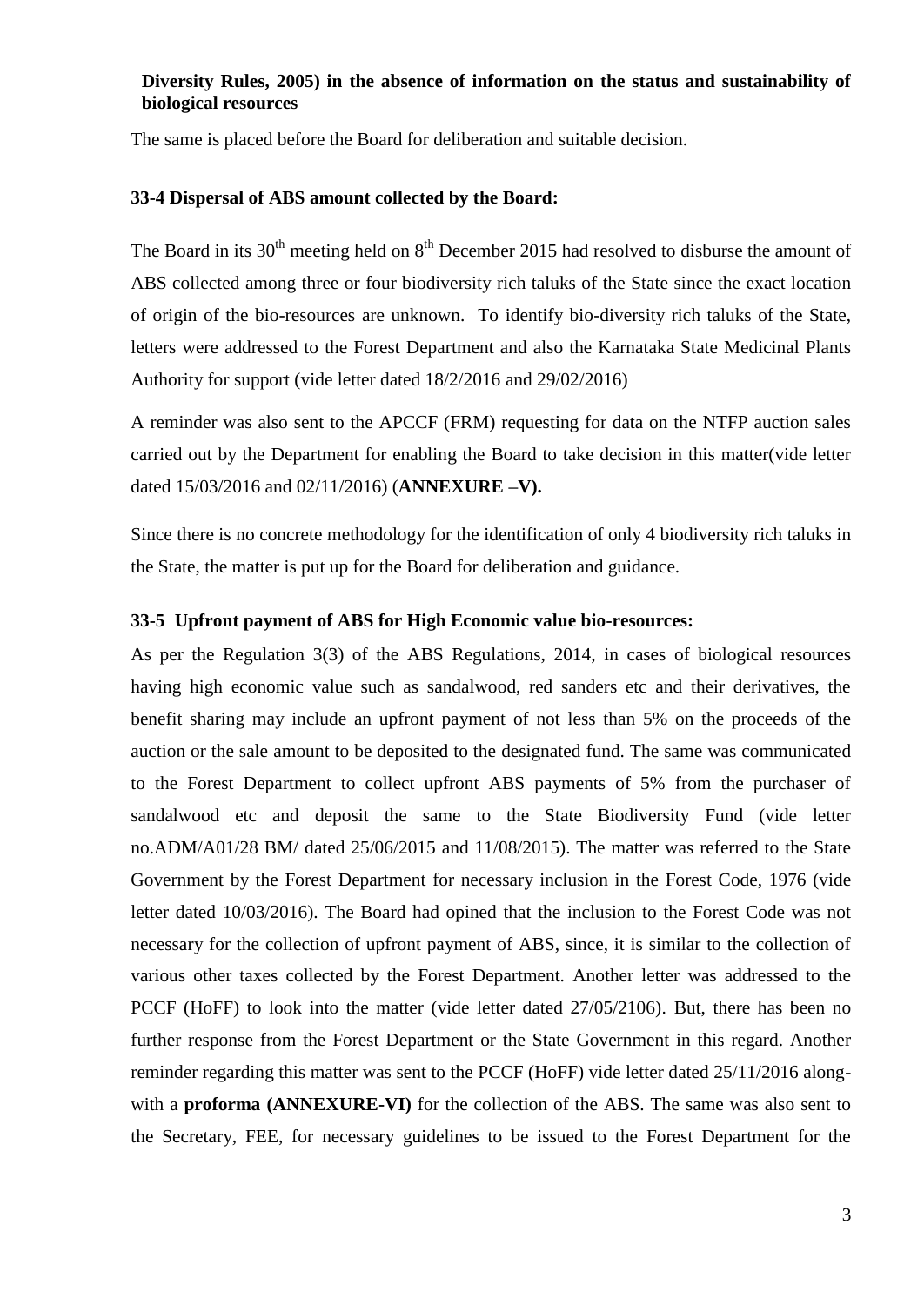collection of the upfront payment of ABS for bio-resources of high economic value during the auction sales.

The matter is put up for the Board for deliberation and discussion.

## **33-6-Non-compliance of provisions of the Biological Diversity Act, 2002 and Karnataka Biological Diversity Rules, 2005.**

As per the resolution of the  $32<sup>nd</sup>$  meeting of the Board, the issue of non-compliance of the provisions of the Act and Rules by various industrial sectors was referred to the AYUSH Department and the Drugs Controller (vide letter 16/9/2016 and 7/10/2016 ) to prevail upon the industries to comply with the provisions of the Act. The matter was also referred to the Principal Secretary, Health and Family Welfare Services, Govt. of Karnataka (**ANNEXURE-VII**).

It is mandatory to submit the prior intimation (Form-I) to the Board for accessing biological resources under Section 7 read-with Section 24(2) of the Biological Diversity Act, 2002 and Rule 15(1) of the Karnataka Biological Diversity Rules, 2005. A total of 377 companies were sent intimations to submit the mandatory requirements of the Act. Status of Form-I received by the Board till date:

| Sl No. | Year    | No. of Form-I received |
|--------|---------|------------------------|
|        | 2014-15 | 138                    |
| 2.     | 2015-16 | 174                    |
|        | 2016-17 | 72                     |

But, 239 companies from the Pharma, nutraceuticals, cosmetic sectors have still not submitted Form-I for the year 2014-15. Letters intimating them to submit the forms were sent in July and October 2015 and January 2016. But there have been no responses from these companies. Therefore, it is proposed that the defaulting companies may be notified and be prohibited from accessing biological resources from the State of Karnataka. It may be noted that non-submission of Form-I amounts to offence under Section 55(2) of the Act.

The notice drafted in consultation with the advocate is put up for discussion and decision **(ANNEXURE-VIII).** 

## **33-7 - Initiating legal action against defaulting companies:**

As per the proviso to Section 24(2), opportunities for hearing was provided to companies which did not submit the Form-I and Form-A (ABS) for the years 2014-15 and 2015-16. Hearings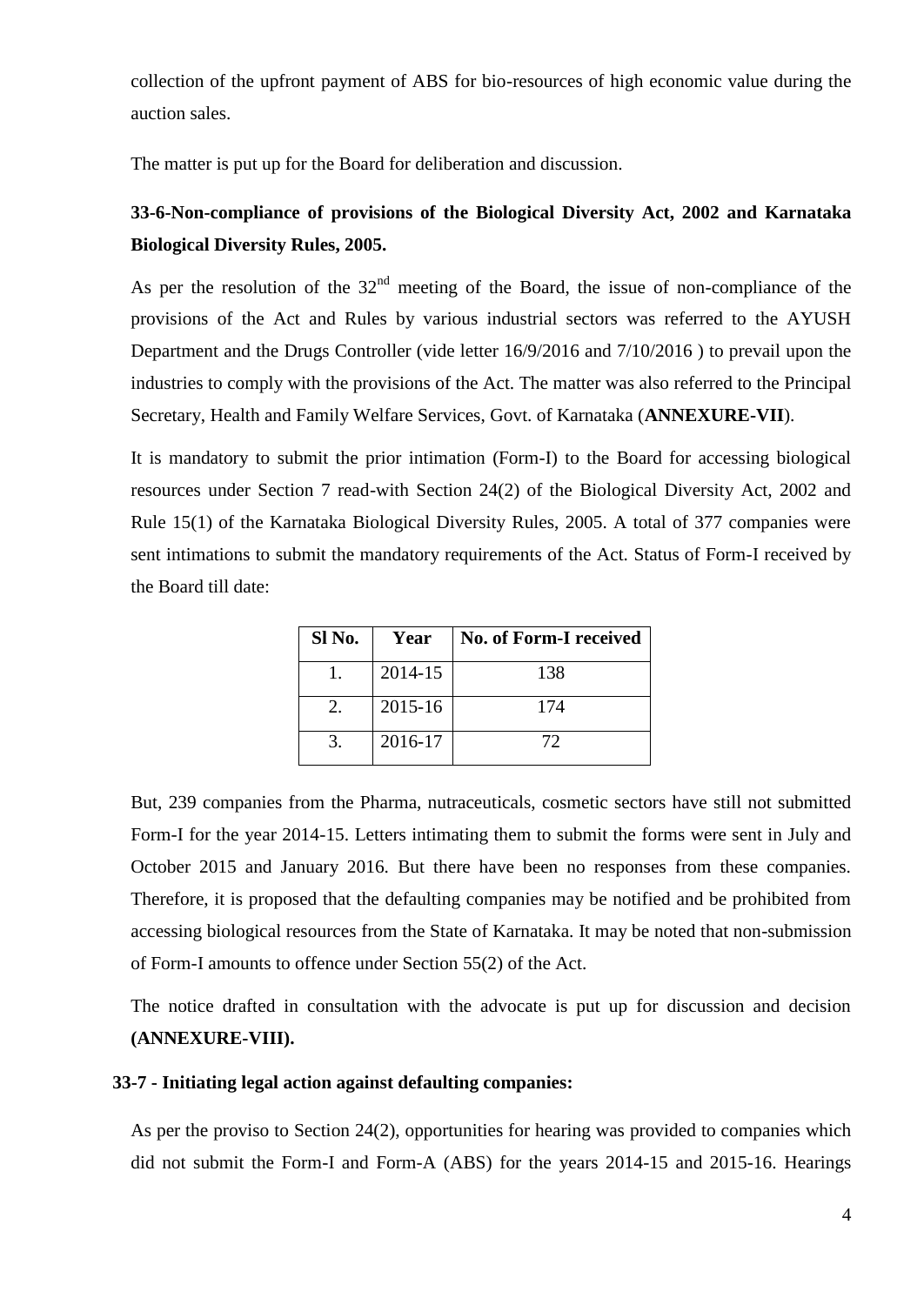were conducted on  $28<sup>th</sup>$  and  $29<sup>th</sup>$  March 2016 for 16 companies. A second opportunity on  $2<sup>nd</sup>$ May 2016 was provided for 5 companies that did not attend the hearing conducted in March. Representatives of M/s Arya Vaidya Sala Kottakal, Nanjangud, submitted a written statement objecting to the collection of ABS by the Karnataka Biodiversity Board. Four other companies that were intimated to attend the hearing were not present. The proceeding of the Expert committee along-with the statement submitted by the M/s Arya Vaidya Sala is enclosed for the kind perusal of the Board **(ANNEXURE- IX).**

Therefore, as per the resolution of the  $31<sup>st</sup>$  Board meeting, the services of the advocate empanelled with the KFDC (Mr.G.S Kannur of Kannur and Katti Legal, Bangalore) were solicited for providing a draft of the complaint to be filed against the 4 defaulting companies and to draft a speaking order against M/s Arya Vaidya Sala Kottakal, Nanjangud, rejecting their submissions.

The drafts are brought to the kind attention of the Board along-with the proposed costs of pursuing the legal action against the defaulting companies. **(ANNEXURE-X).**

## **33-8 - Decentralizing the implementation of ABS provisions in the State:**

- $\triangleright$  The ABS provisions of the Biological Diversity Act, 2002 is being implemented in the State since the notification of the ABS Guidelines on  $21<sup>st</sup>$  November 2014. Several meetings were held by the Board for creating awareness regarding the provisions of the Act and the ABS provisions among the various stakeholders utilizing biological resources in the State. Lists of registered companies were obtained from the AYUSH Department. Requests for list of registered companies with the Department of Industries and Commerce, Drugs Control Department etc were far from satisfactory. Implementation of the provisions of the Act and ABS provisions in the entire State from a small under-staffed office of the Karnataka Biodiversity Board is not feasible.
- $\triangleright$  Therefore, it is proposed that a de-centralized mechanism for implementation of the ABS provisions of the Act (as envisaged by the Uttar Pradesh State Biodiversity Board-**ANNEXURE-XI)** may be notified for Karnataka for better monitoring and implementation of the provisions of the Biological Diversity Act, 2002 in its entirety.
- $\triangleright$  The model as envisaged by the Uttar Pradesh State Biodiversity Board consists of a three tier approach with State, Directorate and District Level Government offices. The proposed structure will consist of a District level Committee headed by a Chairperson and a suitable co-ordinator. The District level committee shall comprise of officers from Agriculture,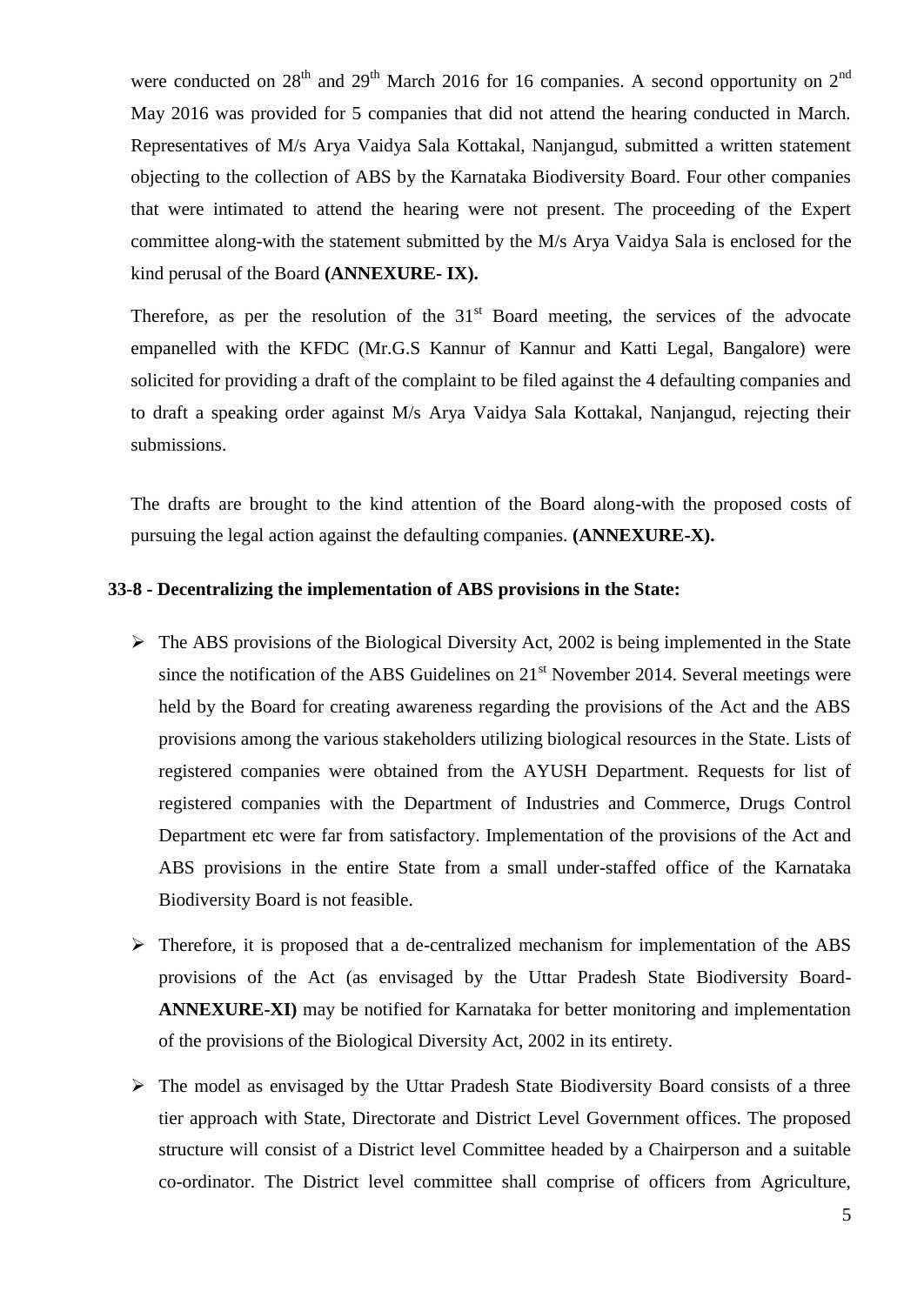Horticulture, Fisheries, District Industries Centre, Micro Small and Mini Enterprises (MSME), Rural Development and Panchayat Raj, AYUSH, Drugs Control, Excise, Food Safety and Standards (FSSAI) etc. This committee will support the State Biodiversity Board in terms of:

- $\triangleright$  Identification of Industries/traders/manufactures using biological resources in that district/reporting detailed information of the quantum of biological resources used by them to SBB for initiating benefit sharing mechanism.
- $\triangleright$  Technical review and approvals of applications for access of biological resources
- $\triangleright$  Collection of benefit sharing for the bio resources related to their departments.
- $\triangleright$  To monitor the implementation of the Biological Diversity Act, 2002 and Regulations at District level.
	- **Therefore, it is proposed that a similar District level committee be set up with** the District Industries Officer/ Deputy Conservator of Forests (territorial) as the nodal officer for the activities of the Board and suitable guidelines may be issued by the State Government.
	- The matter is put up for the kind perusal of the Board.

#### **33-9 Research proposal by Wildlife Institute of India pending for approval:**

**Application in Form-I for the access to bio-resources:** Dr. Per Johan Alstrom, Researcher, Dept of Animal Ecology, Uppsala University, Sweden and others from Wildlife Institute of India, Dehradun, have submitted an application Form-I to the National Biodiversity Authority (NBA) for approval of the research study. The applicants intend to carry out a research study on the taxonomy of the Jerdon's Bushlark (a bird species). The researchers intend to collect 50 microlitres of blood sample from 20 individual birds by catching them in various places in Mysore District using mistnets. The birds will be released in the same spot.

Since the study site is Mysore, Karnataka, the NBA referred the application to this Board for the consent or otherwise of the jurisdictional BMC. Letters were addressed to the Chief Executive Officer (CEO) of the Mysore Zilla Panchayat, since the CEO is the designated Secretary to the BMC (vide letter no. TEC/C04/IPR/ Vol-3/1079 dated 6/09/2016 and 07/10/2016) and also the PCCF (wildlife), Karnataka Forest Department (vide letter no TEC/C04/IPR/ Vol-3/1079 dated 6/09/2016 and 17/09/2016). (**ANNEXURE -XII**)

Since there was no response from the concerned Departments, the matter was put up for discussion in the Expert Committee on IPR constituted by the Board. The meeting of the committee was held on 23rd September 2016 **(ANNEXURE-XIII)** and the committee opined that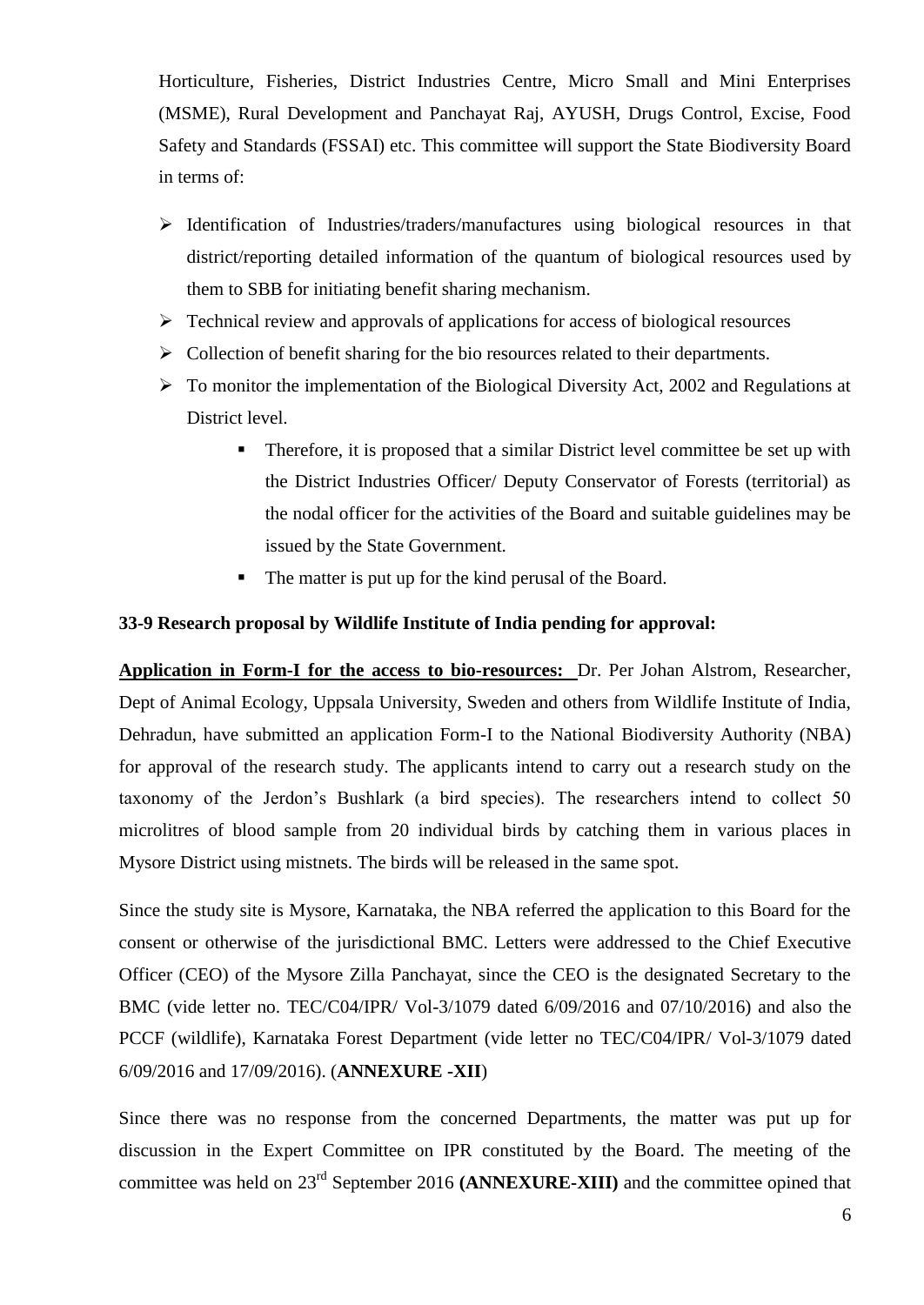since the Wildlife Institute of India is the premier institute in the country, all standard operating procedure for research will be taken into account and decided that the application may be approved provided:

- 1. The researchers provide details of measures to ensure that the same individual bird is not captured more than once during the research period.
- 2. Statutory administrative permits are taken by the researchers.

But, since the matter is sensitive and there is no mechanism to ensure that the individual birds are unharmed, the matter is put up for the Board for discussion and suitable decision in this matter.

# **33-10- Collection of ABS from manufacturers when traders have sourced bio-resources from outside the State:**

Traders located in Karnataka have claimed to source the bio-resources from outside Karnataka and have also submitted Form-I claiming the same and have therefore not paid the ABS.

The companies that buy from these traders have now submitted Form-I and have paid the ABS. **(ANNEXURE-XIV)**

The issue of payment of ABS by the company when the trader himself has not sourced the bioresources from Karnataka is out up for discussion.

## **33/11 - Research Project:**

As per the  $23<sup>rd</sup>$  meeting resolution on agenda 23/8 (Concept Note - **Annexure – XV**), Terms of Reference (ToR) were prepared and Expression of Interest (EoI) was invited by advertising in news dailies. 13 proposal were received and screened by a committee consisting of Dr. M H Swaminathan, IFS (retd.), Shri G N Shreekantaiah IFS (retd.) and Dr. M Sanjappa Ex-Director, BSI. The Committee shortlisted 3 proposals on Shola forests under studies on unique vegetation and Biodiversity hot spots in Karnataka and suggested for obtaining opinion from 3 domain experts. The matter was placed before Technical Expert Committee held on 11.08.2016. Committee discussed the comments of all three domain experts on the proposals submitted regarding research projects on Shola grasslands of Karnataka. Committee felt that out of three proposals, the projects submitted by Dr. B C Nagaraja and Dr. T V Ramachandra are technically competent. The Committee finally recommended to consider Dr. B C Nagaraja's project proposal subject to following conditions: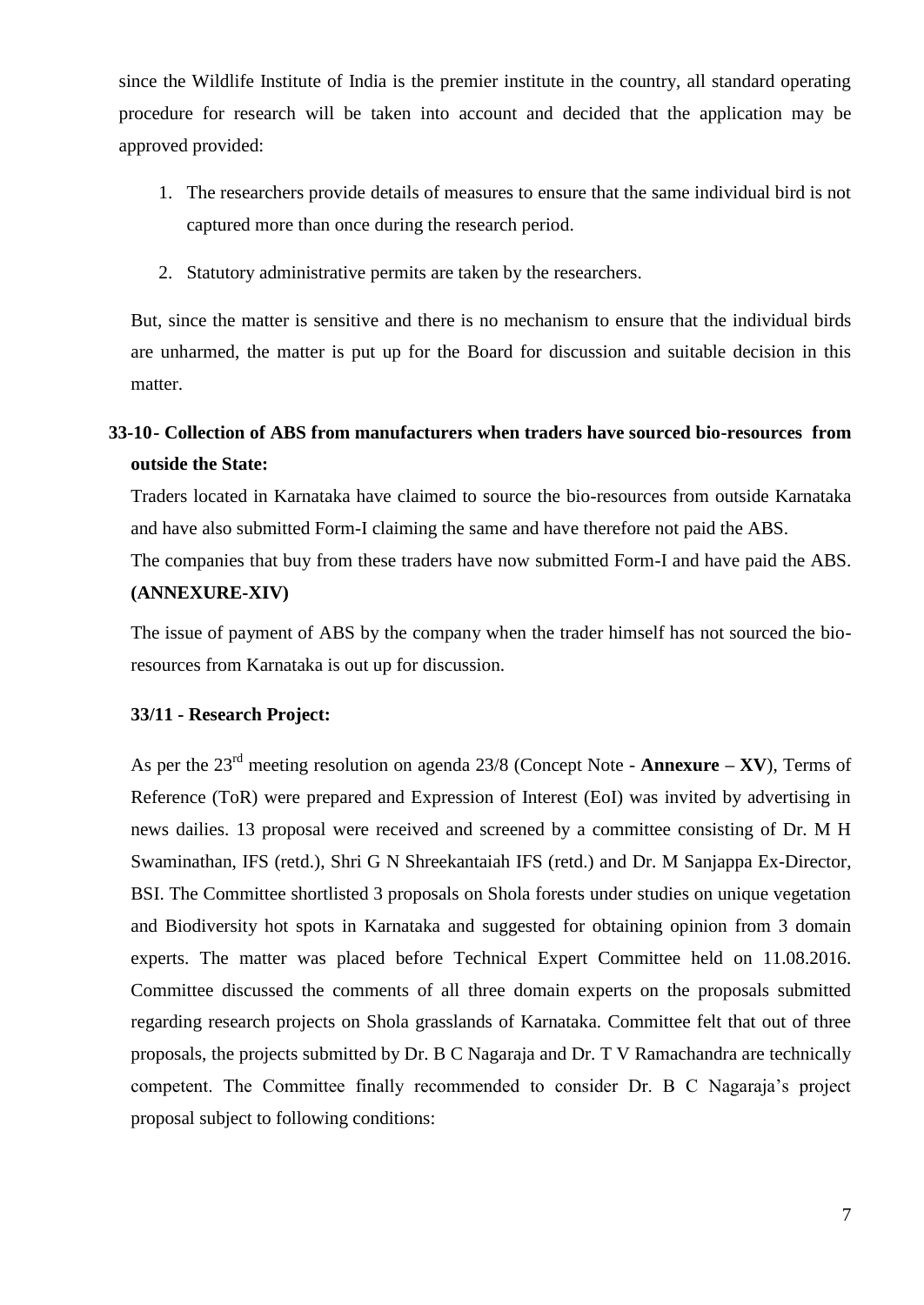- a. The study should cover Uttara Kannada, Dakshina Kannada, Kodagu and Chikkamangaluru.
- b. As one of the domain expert in his remarks stated that "Another project with almost same scope is in progress at same institute as per project proposal", KBB must ensure that there is no duplication or repetition of the work or similar project.

The Committee felt that Karnataka Biodiversity Board may consider the project for funding. Registrar, Bangalore University was asked to submit revised proposal as per the Technical Expert Committee recommendation on 04.11.2016 vide letter No. TEC/C01/TOR/52. The Board received revised project proposal with an estimated cost of Rs. 21,53,030/-. Registrar, Bangalore University vide letter No.DEV:D2a:KBB-GOK:Dr.B.C.N:Env.Sc:2015-16 dt 08/11/2016 certified that proposal is no duplication or repetition of the work or similar project from our or other institute. **(Annexure -XVI)**

### **33/12 – Formation of Expert Committee on Biodiversity Heritage sites:**

As per the proceedings of the  $13<sup>th</sup>$  Board meeting, an expert committee was constituted to look into the following matters associated with Biodiversity Heritage Site:

- 1. Identification of sites for declaration as Heritage sites/hotspots
- 2. Frame the rules for preparation of Management plan for conservation of Heritage sites.
- 3. Scrutinize the objections submitted by various stakeholders on declaration of Heritage site and submit recommendation on the same.

The said Expert Committee on Biodiversity Heritage Sites last met on 10/08/2011 and no further meetings have taken place hitherto. In this regard an expert committee needs to be constituted to look into various issues related to BHS such as preparation of Management plan for all 4 BHS viz 1) Nallur Tamarind Grove, 2) GKVK 3) Ambaragudda and 4) Hogarekan.

The matter is put up for deliberation and suitable decision.

#### **33/13 National Medicinal Plants Boards project on Medicinal Plants:**

National Medicinal Plants Board (NMPB) in their vide letter No NMPB/ IFD/GIA/ NR/PL/2014-15 dated 26/03/2015 as sanctioned Rs. 294.40 lakh towards the project cost and released amount Rs. 200 lakh as first installment. While submitting the project, it was proposed that services of the students from Forestry College from Sirsi and Ponnampet in Karnataka will be utilized for the field survey, but it was found that these students are not available throughout the year on continuous basis as they have their own academic activities. As a result of this, field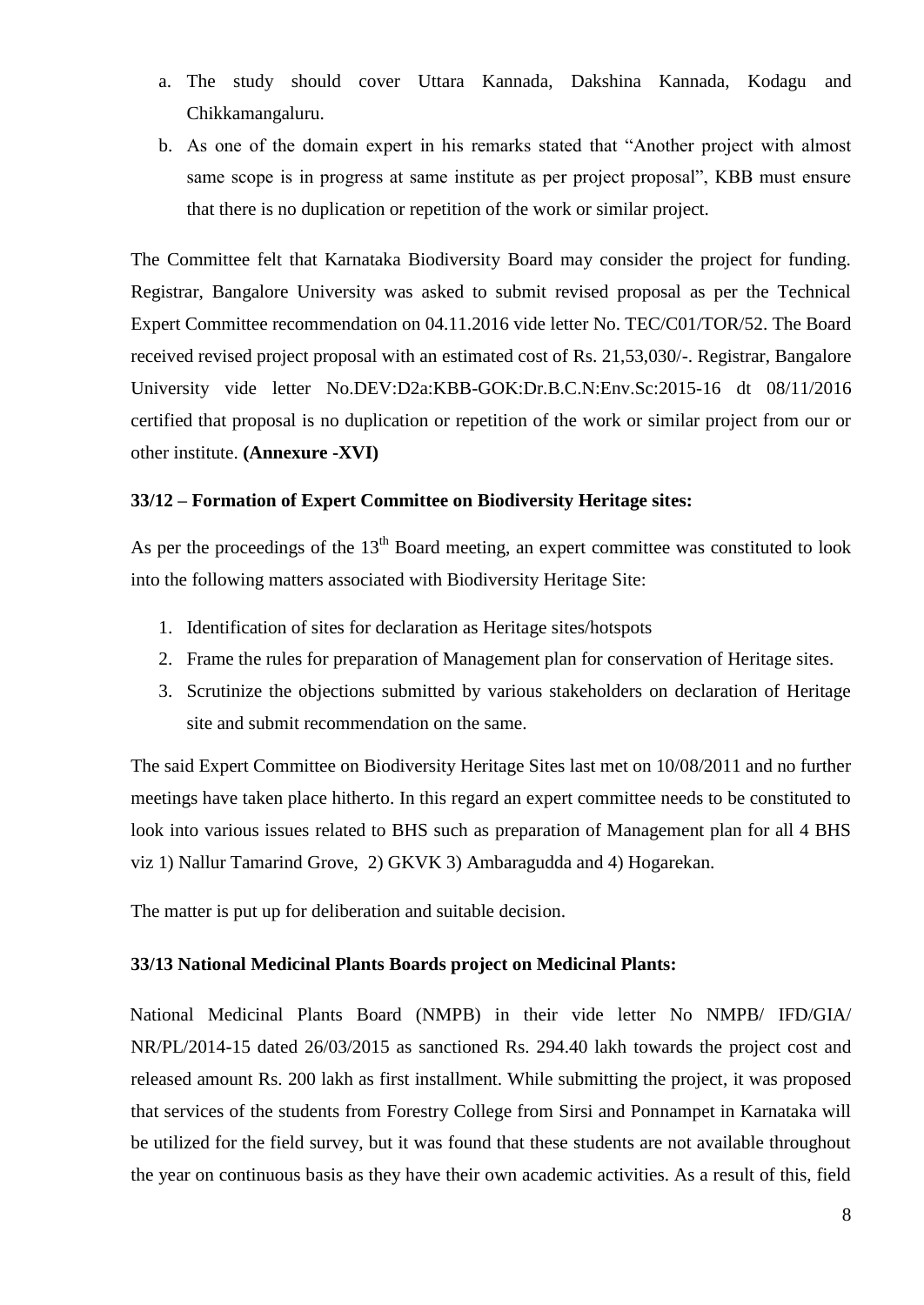work got hampered. After having realized this difficulty, the matter was discussed in 29<sup>th</sup> Board meeting and resolved to select filed botanists / taxonomists Ayurvedic doctors. As per the  $29<sup>th</sup>$ board meeting resolution 20 MSc students were enrolled with the remuneration of Rs.16,000 per month. Out of 20 students, only 14 students participated till September-2016. During the field survey, the team consists of 3 students and 2 forest officials. The remuneration paid to students was on much higher side up to Rs.8,488/ beat as on November-2016. The actual provision made was Rs.2500/beat. In the process, these students have got sufficient experience in identification and are also competent enough to lead the team. Now each student can be used as a field botanist for survey. Accordingly a new plan is suggested. As per the plan a team consisting of a field botanist (who will be appointed by board at honorarium of Rs.800/working day) will lead the team. Forest Department has to provide 2 Guards/DRFO and one watcher/helper. The Guards/DRFO should be in a position to identify /write medicinal plants name and they should assist field botanists in survey and documentation. Deputy Conservator of Forests (DCF Territorial) also need to identify more number of field botanists in their division for early completion of survey.

For this purpose, the Forest Department of Karnataka, in each division are requested to identify forest staff, who have good knowledge in the identification of medicinal plants and can record botanical names of species. Furthermore all DCF's should arrange for the necessary infrastructure requirements needed for the survey like food, accommodation, transport in addition to taking precaution for safety. The project is envisaged by treating the forest department as a partner. Food bills, remuneration of field botanists and taxonomists, may be paid by Karnataka Biodiversity Board (KBB) from project. DCF (Territorial) division has to take lead in laying transact lines and inform the KBB for support to arrange the field botanists. Terms of Reference for appointing field botanists on contract basis is attached **(Annexure-XVII).** 

## 33/14 - **UNEP-GEF-MoEF-ABS Project for "Strengthening the Implementation of the Biological Diversity Act and Rules with focus on its ABS provisions"**

The technical and financial closure of the UNEP-GEF-MoEF-ABS project is due for completion in the month of December 2016 vide letter no. F. 13/18/12-13/Vol.III/1038 dated 29-06-2016. Since the inception of the UNEP-GEF-MoEF-ABS project in September 2014 various activities relating to strengthening and implementation of the Biological Diversity Act 2002 were carried out which included constitution of 20 Local Biodiversity Funds, constitution of 20 taluk level BMC's and documentation of 20 People's Biodiversity Registers. A number of training programmes, focus group meetings, sector specific meetings and legal advisory meetings were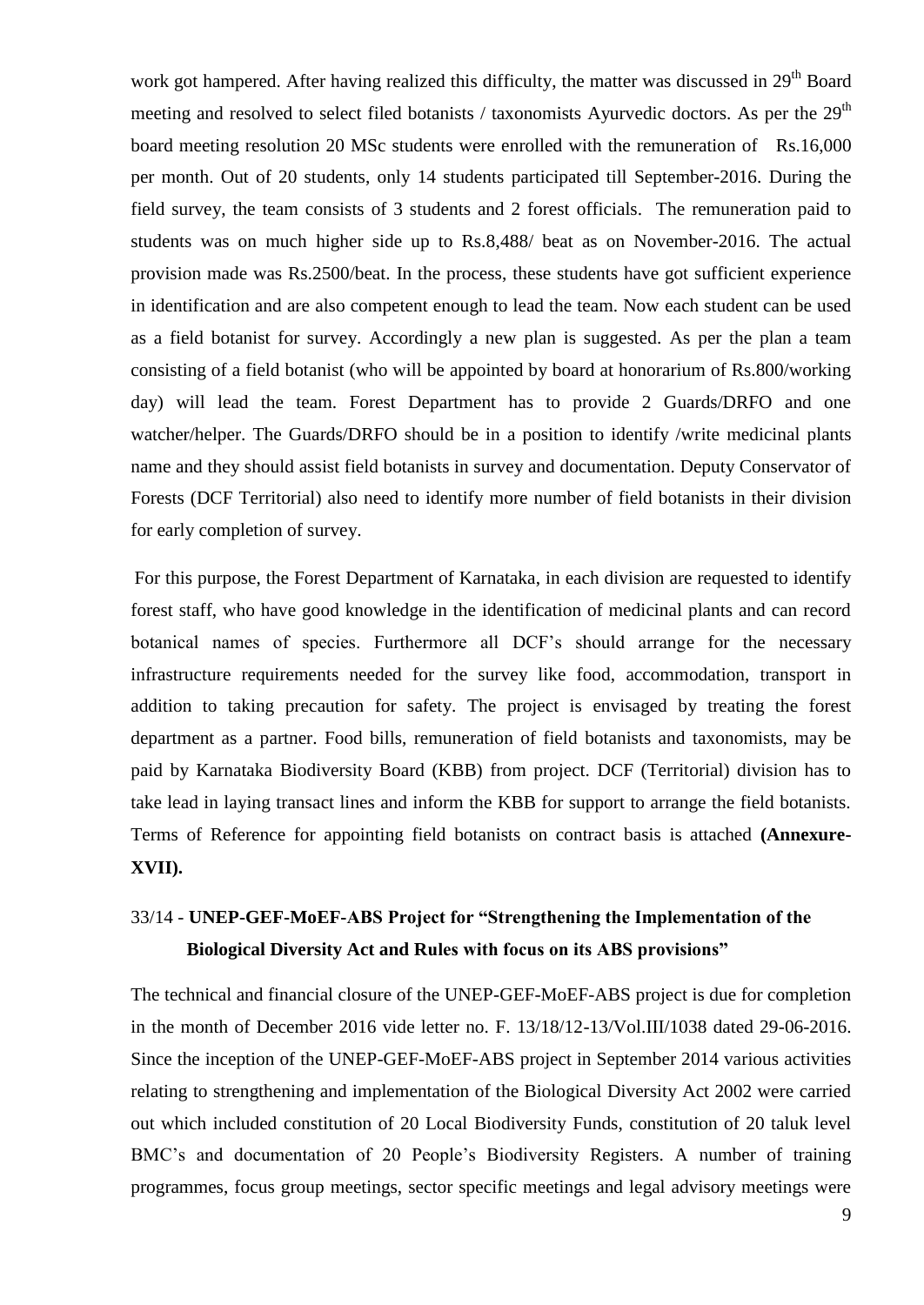also conducted to create awareness on implementation of the provisions of the ABS regulations 2014.

Under the project, eight books are printed. Local Biodiversity fund- Operation and Maintenance, Access and Benefit sharing Mechanism, Biodiversity Management Committee-Operational took kit and Guidelines for Operationalization of BMC), ABS Terminology were translated into regional language Kannada and published. 'Tradable Bioresources in Karnataka', information Brochure and compiled 'Biodiversity Act Book' forms part of the remaining publications.

This is brought to the notice of the board for kind information.

### **33/15 - Continuation of personnel staff of Chairman, Karnataka Biodiversity Board:**

The Chairman of the Karnataka Biodiversity Board term will be ending on 24/01/2017. In order to ensure that smooth functioning of the Board, it is necessary to continue the personnel staff till new Chairman is appointed to Karnataka Biodiversity Board.

The matter is put up for kind consideration.

### **33/16 – Hyderabad Karnataka reservation under article 371 (J):**

As per Govt. letter No. FEE 217 ENV 2016 dt 21/10 2016, notification for Hyderabad Karnataka reservation under article 371 (J) (2) (B) of the Indian Constitution was prepared. The copy of the notification has been sent to Government on 25/10/2016. Government by its letter No FEE 217 ENV 2016 dt 01/12/2016 has stated that reservation notified against various posts is in order and directed to notify the same, at Board level. **(Annexure-XVIII)**

The Notification to be published in the Gazette is placed for the approval of the Board.

### **33-17 - Deputation of Readers / Associate Professors and Deputy Director (Ayush)**

The Government vide its order No. FEE 125 ENV 2003 dt 19/6/2003 and Govt. order No. FEE 125 ENV 2003 (p) dated 13/01/2009 has provided for posting of following Executive Officers.

- 1. Executive Officer (ISM&H) in the cadre of Deputy Director of Indian system of Medicine and Homeopathy Department.
- 2. Reader / Associate Professor (Botany)
- 3. Reader / Associate Professor (Zoology)

It is informed that the post of Reader / Associate Professor Botany, Reader / Associate Professor Zoology and Deputy Director (Ayush) are vacant for want of officers from the concerned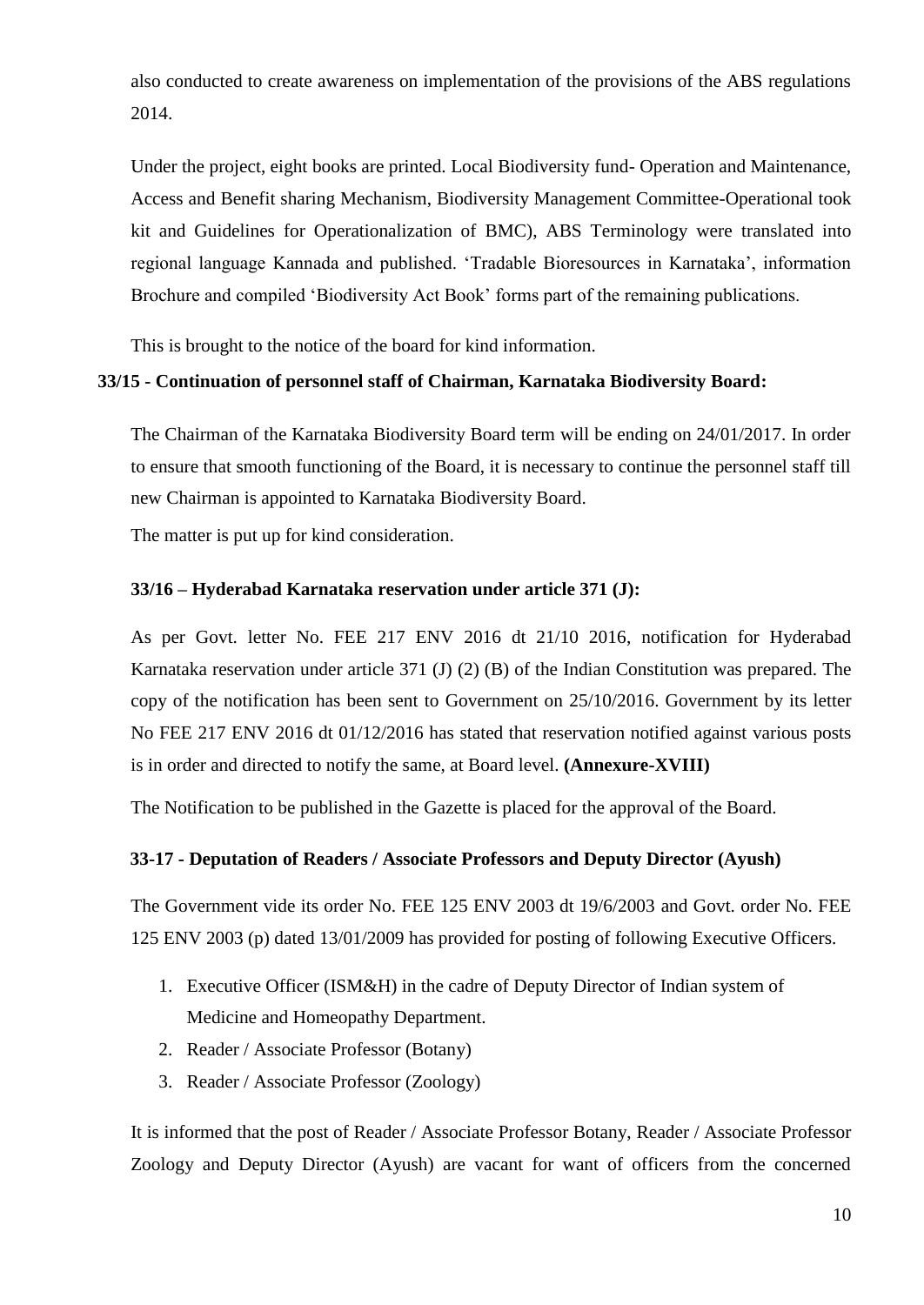Universities/ Organizations. We requested the Department of Ayush for deputing the Deputy Director (Ayush). As per the resolution of the  $14<sup>th</sup>$  Board meeting advertisement were placed in News Papers and Website. After conducting interview, selected 2 post graduates in Botany and Zoology against the post of Reader / Associate Professor Botany, & Zoology on contract basis.

But, the Board is in need of experienced Readers /Associate Professors in Botany and Zoology to handle the Technical / Research subjects efficiently instead of Research Associates who are engaged on contract basis.

Hence the Board may consider recommending the Government to depute Deputy Director (ISM&H) from Department of Ayush and Reader / Associate Professors in Botany and Zoology from Universities.

### **33-18 - Appointment of Legal Consultant:**

Following legal issues needs to be addressed by the KBB urgently.

- 1. Certain clarification about the Biological Diversity Act 2002, specially Access and Benefit sharing.
- 2. Karnataka Biological Diversity Rules needs to be framed regarding prosecution of offenders.
- 3. Different Companies using bio-resources are giving different replies to notices from the Board. Such replies need to be examined and suitable response should be drafted on case to case basis.

Therefore, it is urgently required to appoint a Legal Consultant. This is brought to the notice of the board for deliberation.

## **33-19 – Outsourcing of Technical Executives / Executive Assistant (Admin):**

Earlier Technical Executives and Executive Assistant (Admin) were taken on contract. November 2016 onwards Technical Executives / Executive Assistant (Admin) services are taken through Man power agency.

This is brought to the notice of the Board for kind information. (Annexure)

## **33-20: Extension of Project title "Collection, Conservation and Charecterization of Appemidi:**

Karnataka Biodiversity Board has sanctioned the project on 'Collection, Conservation and Characterization of Appemidi on 16/02/2016 to Director ICAR,- IIHR, Heseragatta, Bangalore. The duration of the project is one year. (17/02/2016- 16/02/2016) Dr. Ravihankar, K.V, Principal Scientist, IIHR, Bangalore has requested to extend the project duration till June  $30<sup>th</sup>$